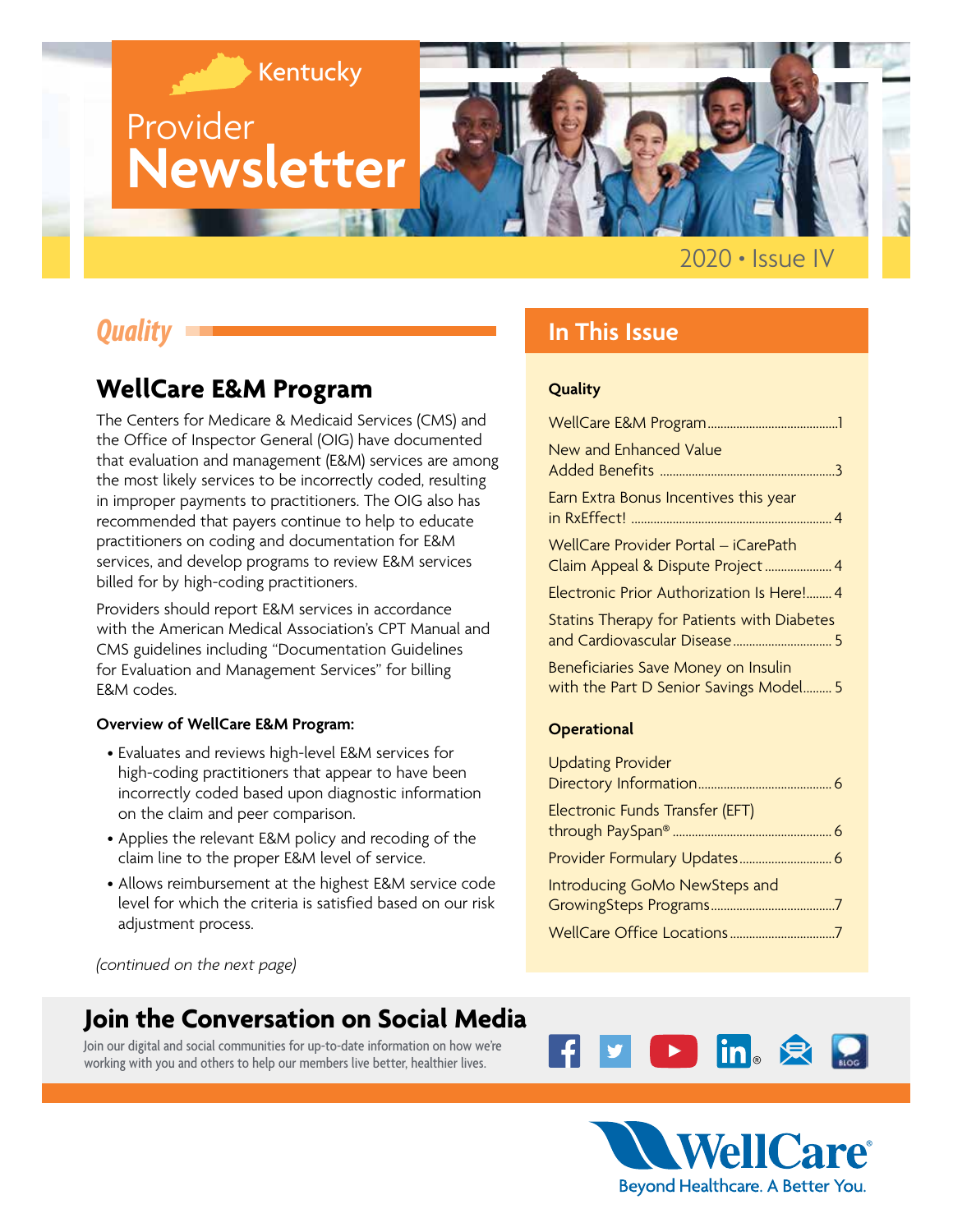# *Quality*

### **WellCare E&M Program** *(continued from the previous page)*

#### **ICD-10 Laterality**

According to the ICD-10-CM Manual guidelines, some diagnosis codes by definition indicate laterality, specifying whether the condition occurs on the left or right, or is bilateral.

ICD 10 Coding conventions outline guidance in reporting diagnosis code that indicate laterality. If no bilateral code is provided and the condition is bilateral, assign separate codes for both the left and right side. If the side is not identified in the medical record, assign the code for the unspecified side.

#### **WellCare will perform two categories of diagnosis editing related to laterality:**

- Consistency of Diagnosis-to-Modifier comparison assesses the lateral diagnosis associated to the claim line to determine if the procedure modifier matches the lateral diagnosis.
- Consistency of Diagnosis-to-Diagnosis comparison assesses lateral diagnoses associated to the same claim line to determine if the combination is inappropriate.

#### **Excludes 1 Notes**

ICD-10-CM has two types of excludes notes. Each type of note has a different definition for use, but they are all similar in that they indicate that codes excluded from each other are independent of each other.

New edits focus on Excludes 1 Notes validation, an Excludes 1 Note indicates that the code excluded should never be used at the same time as the code above the Excludes 1 Note. An Excludes 1 is used when two conditions cannot occur together, such as a congenital form versus an acquired form of the same condition.

#### **Anatomical Modifiers**

Anatomical modifiers are important in facilitating correct coding for claims processing and data collection. Modifiers may be appended to HCPCS/CPT codes when the clinical circumstances justify the use of the modifier. According to the AMA CPT Manual, the HCPCS Level II Manual and WellCare policy, the anatomic-specific modifiers, such as FA, TA, and LC, designate the area or part of the body on which the procedure is performed.

Certain procedures require an anatomical modifier, i.e., CPT code 13151 repair, complex, eyelids, nose, ears and/or lips; 1.1 cm to 2.5 cm) done on the right upper eyelid requires modifier E3 (upper right eyelid) to be appended.

#### **Multiple Procedure Reductions**

Under the Medicare Physician Fee Schedule (MPFS), Multiple Procedure Payment Reduction (MPPR) was introduced with the basis that there are savings associated with multiple procedures performed during the same patient encounter. More information is at **<https://www.cms.gov/Regulations-and-Guidance/Guidance/Manuals/downloads/clm104c12.pdf>**

CMS has added different types of multiple procedure reductions over the years. The Physician Fee has an indicator identifying which type of MPPR applies to each CPT®/HCPCS Level II code.

#### **The multiple procedure indicators are:**

- **Multi Proc 0** = no reduction applies
- **Multi Proc 1** = does not apply to any current codes (was used pre-1995)
- **Multi Proc 2** = standard payment adjustments
- **Multi Proc 3** = endoscopic reductions

#### **Application of MPPR:**

- **Multi Proc 4** = diagnostic imaging reduction
- **Multi Proc 5** = therapy reductions
- **Multi Proc 6** = diagnostic cardiovascular services
- **Multi Proc 7** = diagnostic ophthalmology services

*(continued on the next page)* 

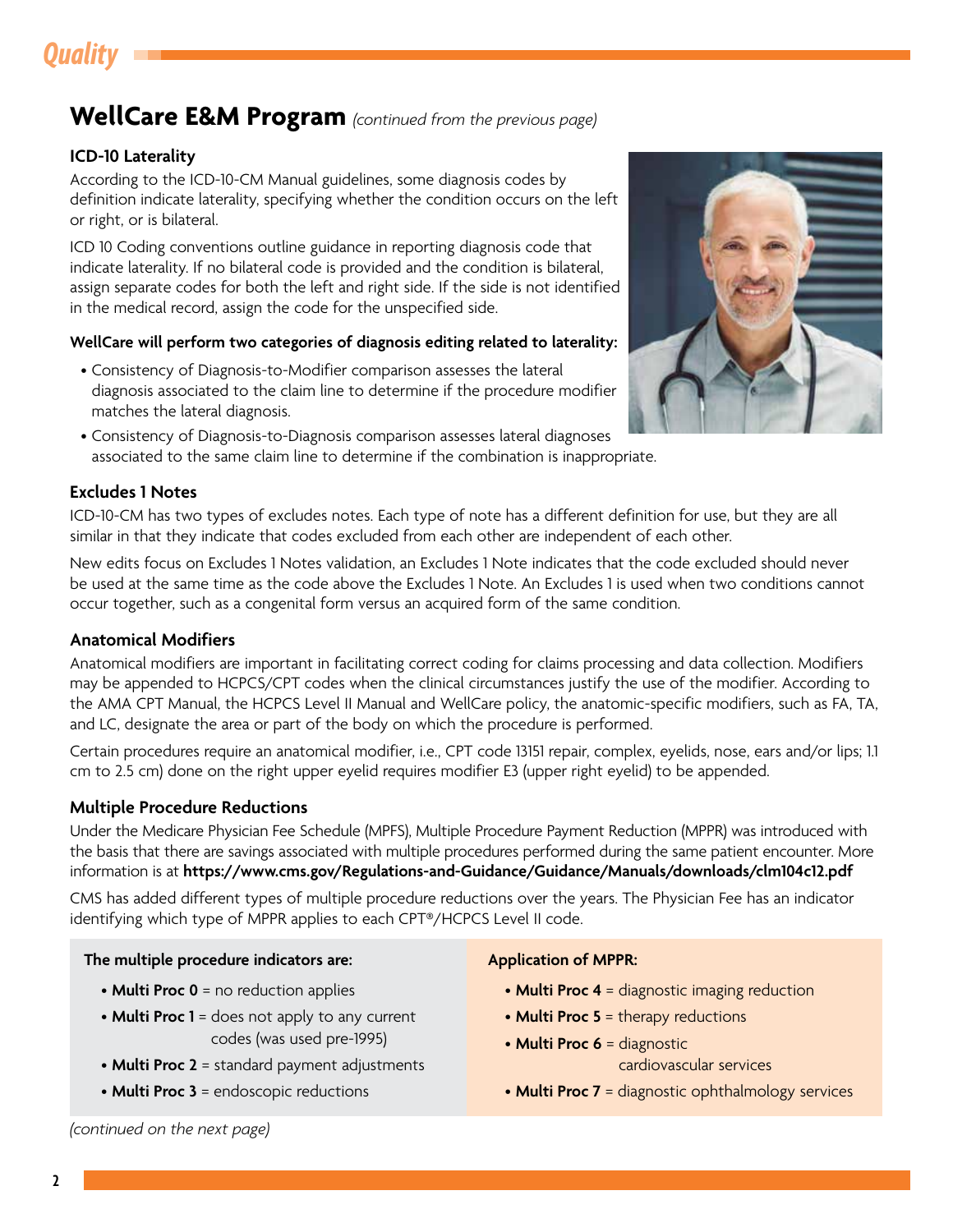*Quality*

### <span id="page-2-0"></span>**WellCare E&M Program** *(continued from the previous page)*

**Multiple Procedure Reduction Surgery**  (Multiple Procedure Indicator 2-MPFS) Multiple procedures are ranked in descending order by the Medicare fee schedule amount. Payment is based on 100% of the fee schedule amount (Field 34 or 35) for the highest-valued procedure; and • 50% of the fee schedule amount for the second- through the fifth-highest valued procedures; or • If more than five procedures with an indicator of "2" are billed, pay for the first five according to the rules above and suspend the sixth and subsequent procedures for manual review and payment, if appropriate, "by report." Payment determined on a "by report" basis for these codes should never be less than 50% of the full payment amount. **MFS Amount Total Payment MPR Payment Surgery 1**  $\frac{1}{2520.00}$   $\frac{1}{260.00}$  **Paid 50% Surgery 2 Highest Value**  \$750.00 \$750.00 **Paid 100% Surgery 3 \$325.00 \$162.50 Paid 50%** 



# **New and Enhanced Value Added Benefits**

**BEGINNING JANUARY 1, 2021**, WellCare of Kentucky will offer the new and enhanced value added benefits listed below:

**Total \$1172.50** 

 be awarded for members (ages 18 and older) that have been accepted to attend a **College** or a **University College Scholarship** –Members have a chance to receive one of 50 \$1,000 scholarships. Scholarships will of their choice.

**Fitbit/Amazon Prime Membership** – Members will be eligible to receive one of these items as part of the Healthy Rewards Program, members need to complete Healthy Rewards activities. To be eligible for a Fitbit, member must complete two Healthy Reward activities.

**Weight Watchers** – WellCare offers a 6-month membership for Medicaid members. The goal of the program is to support healthy lifestyles and improve health outcomes. Requirements:

- Members must be 13 years or older (must be accompanied by an adult if under the age of 18)
- BMI must be greater or equal to 25 for adults 18 years or older (Children 13-19 ranked in 85th percentile).

**OTC** – Each head-of-household is eligible to receive OTC items mailed directly to their home each month. No prescription is required. The OTC allowance amount is based on the household size of the Kentucky members. Only WellCare of Kentucky Medicaid plan members residing in the same home will be counted as part of the household.

| - 1 person household - | - 2 person household - | - 3+ person household - |
|------------------------|------------------------|-------------------------|
| \$10 per month         | \$20 per month         | \$25 per month          |

**Vision** – Members age 21 and over are eligible to receive an annual allowance of \$150 for eyeglasses or contacts every 12 months.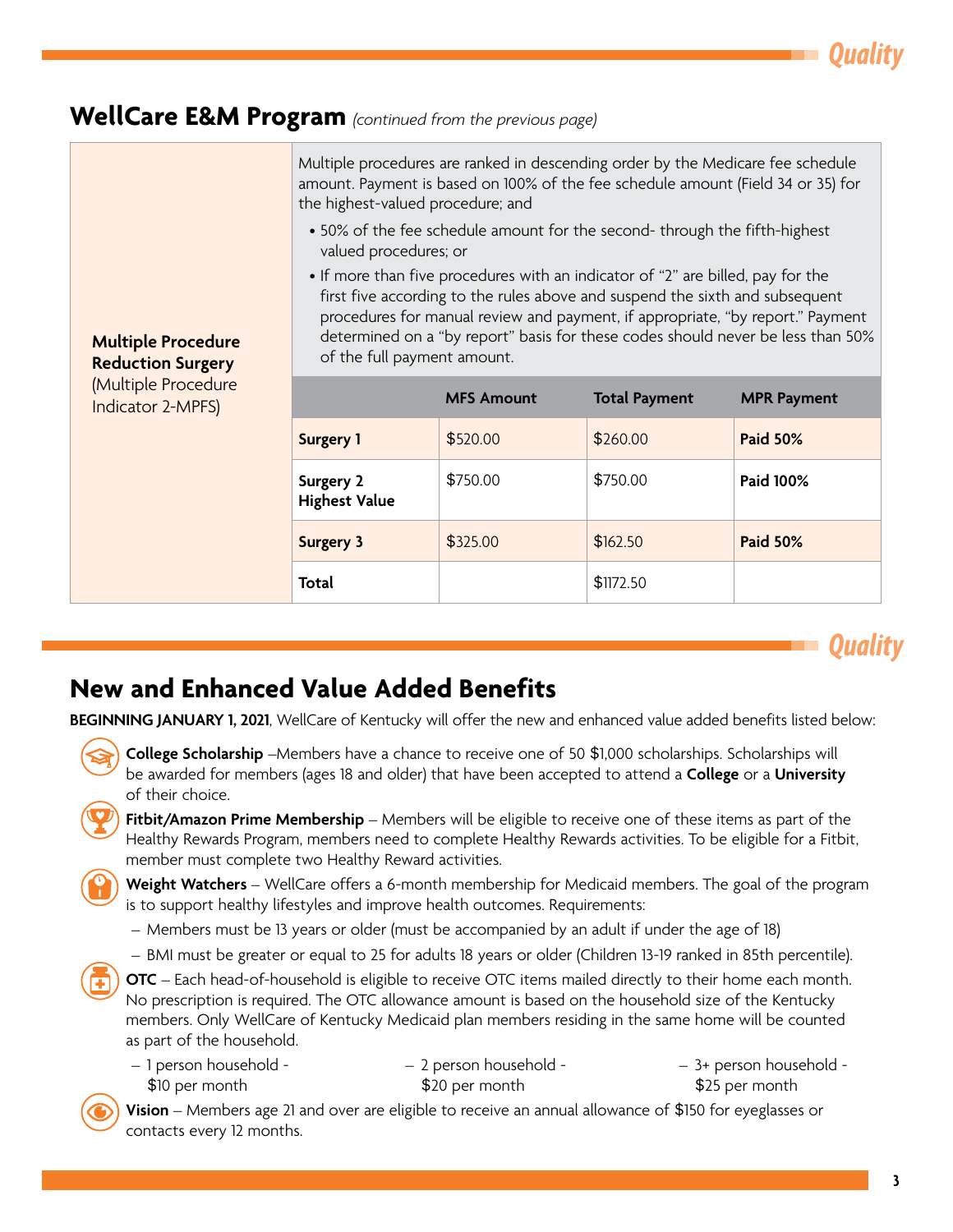## <span id="page-3-0"></span>**Earn Extra Bonus Incentives this year in RxEffect!**

RxEffect, an innovative quality platform from RxAnte, is offering an additional financial incentive for providers. The RxEffect Bonus Program began in mid-August and runs through the remainder of 2020.

Providers who log into the RxEffect Quality tool and take action with eligible Star Ratings medication opportunities (diabetes, blood pressure, and cholesterol) within the bonus program window are eligible for the incentive.

The RxEffect tool is free for WellCare providers and easy to use. Providers can track their progress through RxEffect and help their patients become adherent to their medications. Active use of the tool has been shown to improve quality measure outcomes.

Looking to improve your office efficiency? Utilizing RxEffect for Appointment Agenda submissions, prioritized target list of patients, and capturing bonus program eligible opportunities in one tool makes it a great workflow solution.

Check out the RxEffect Video at **<https://www.youtube.com/watch?v=loEKiM7veZQ>**

For more information on RxEffect, please visit **<www.rxante.com>** and speak with your WellCare Provider Relations and/or Quality representative.

# *Quality* Medicaid **Medicaid Medicaid Medicaid Medicaid**

# **WellCare Provider Portal – iCarePath Claim Appeal & Dispute Project**

- Applies to **claim** appeals and disputes only
- Providers will soon have the ability to view the status of claim appeals and disputes for Kentucky Medicaid with additional Line of Businesses to follow
- Some of the exciting features include:
	- A combined appeal and dispute form (before this there was a separate form for appeals and disputes)
	- Updated "additional" content/context throughout the form to help make the submission process easier for users
	- Pre-populated member and servicing provider information
	- Confirmation message with ticket number for applicable iCarePath Line of Business upon successful submission
- New "Appeal" and "Dispute" tabs on the claims landing page that will allow providers to search for the status of their appeal or dispute by provider ID or ticket number

# *Quality*



# **Electronic Prior Authorization Is Here!**

If you haven't already noticed, the Cover My Meds Electronic Prior Authorization solution for all of our members is live. You can easily sign up for a free account on the Cover My Meds Prior Authorization Portal. The portal makes it easy to submit fully electronic prior authorization requests for all WellCare Medicare members.

#### **Learn more about Electronic Prior Authorization at [https://www.covermymeds.com/main/solutions/](https://www.covermymeds.com/main/solutions/electronic-prior-authorization/)  [electronic-prior-authorization/](https://www.covermymeds.com/main/solutions/electronic-prior-authorization/)**

**Get started now at<https://www.covermymeds.com/main/prior-authorization-forms/wellcare/>**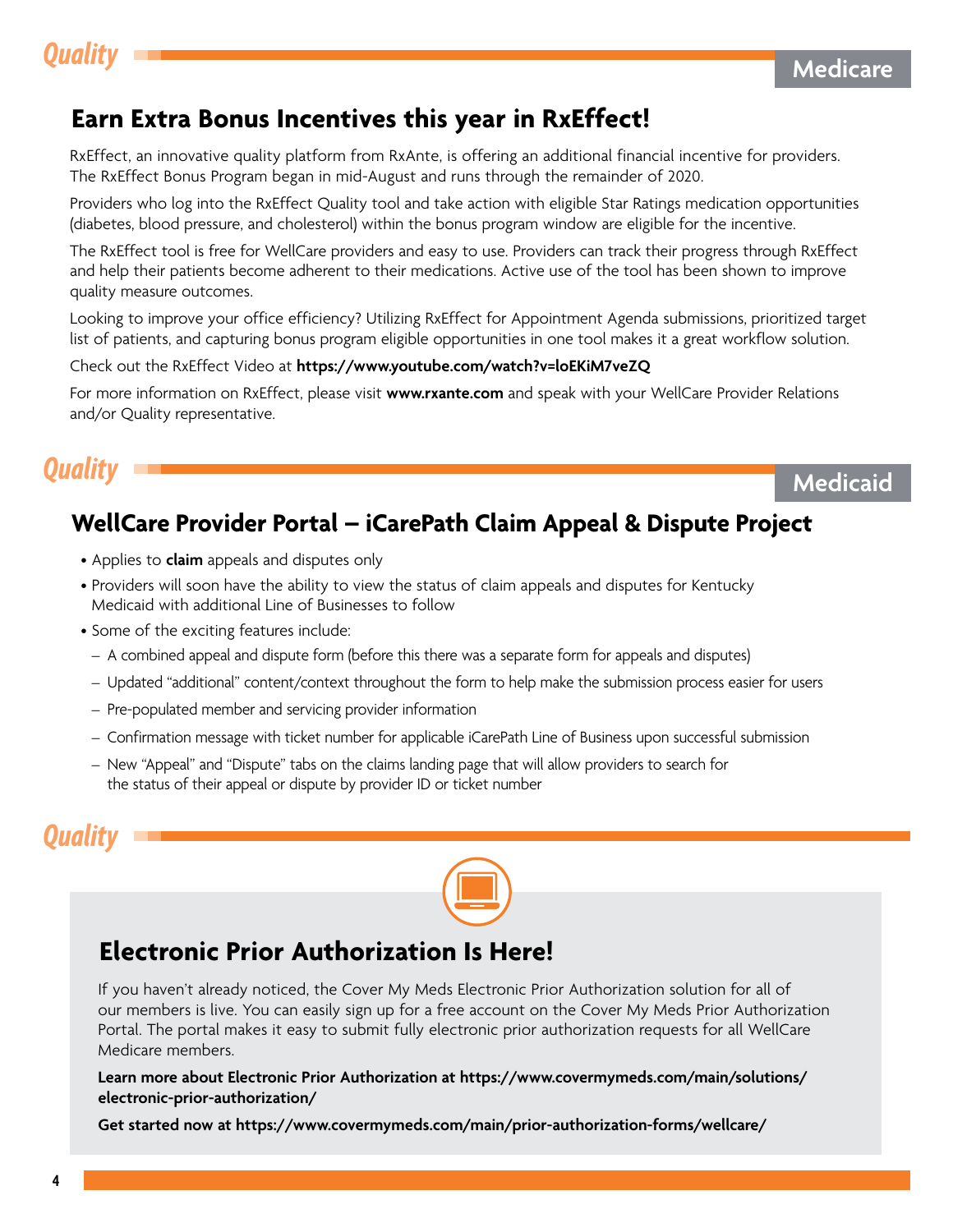# <span id="page-4-0"></span>**Medicaid** *Quality*

# **Statins Therapy for Patients with Diabetes and Cardiovascular Disease**

Statin therapy should be considered for most patients with diabetes and or cardiovascular disease for primary or secondary prevention to reduce the risk of atherosclerotic cardiovascular disease (ASCVD). For your convenience, we have listed the American College of Cardiology (ACC)/American Heart Association's (AHA) evidence based recommendations to assist you in helping you choose the most appropriate statin-intensity for your patient.

#### **ACC/AHA Guideline on the Treatment of Blood Cholesterol to Reduce ASCVD Risk in Adults**

| <b>Patient Risk Category</b>                                                              | ACC/AHA Recommendation                                                 |
|-------------------------------------------------------------------------------------------|------------------------------------------------------------------------|
| Patients Ages 40-75 with diabetes and low density<br>lipoprotein (LDL) from 70-189 mcg/dL | A statin medication (intensity dependent on patient's<br>risk factors) |
| Patients with a 10-year ASCVD risk < 7.5%                                                 | A moderate-intensity statin                                            |
| Patients with a 10-year ASCVD risk > 7.5%                                                 | A high-intensity statin                                                |
| Patients $\leq$ 75 years of age with established<br>clinical ASCVD                        | A high-intensity statin                                                |

| <b>Commonly Prescribed Statins</b> |                        |  |
|------------------------------------|------------------------|--|
| High Intensity                     | Moderate Intensity     |  |
| Atorvastatin 40, 80 mg             | Lovastatin 40mg        |  |
| Rosuvastatin 20, 40 mg             | Pravastatin 40, 80 mg  |  |
|                                    | Simvastatin 20, 40 mg  |  |
|                                    | Atorvastatin 10, 20 mg |  |
|                                    | Rosuvastatin 5, 10 mg  |  |

We value everything you do to deliver quality care to our members – your patients. We recognize that you are best qualified to determine the potential risks versus benefits in choosing the most appropriate medications for your patients. Reference

*Stone NJ, Robinson J, Lichtenstein AH, Bairey Merz CN, Blum CB, Eckel RH, Goldberg AC, Gordon D, Levy D, Lloyd-Jones DM, McBride P, Schwartz JS, Shero ST, Smith SC Jr, Watson K, Wilson PWF. 2013 ACC/AHA guideline on the treatment of blood cholesterol to reduce atherosclerotic cardiovascular risk in adults: a report of the American College of Cardiology/American Heart Association Task Force on Practice Guidelines. Circulation. 2013;00:000–000. Accessed 1/28/2018. http://circ.ahajournals.org/content/early/2013/11/11/01.cir.0000437738.63853.7a.full.pdf* 

*Quality*

### **Beneficiaries Save Money on Insulin with the Part D Senior Savings Model**

Starting in 2021, WellCare will participate in a new program that significantly lowers the cost of insulin medications. Out-of-pocket insulin costs are capped at \$35 per month for eligible seniors enrolled in select plans. Members who take insulin and enroll in a participating plan save an average of \$446 in annual out-of-pocket costs.

The program will make covered insulins available at an affordable and predictable cost throughout the entire year including the deductible, initial coverage, and coverage gap phases of the Part D benefit.

WellCare will offer this new benefit on select Part D and Medicare Advantage plans. To find out if your patient is in a participating plan, use the *Find My Plan* tool to get to the Evidence of Coverage for the patient's plan, where SSM information is detailed.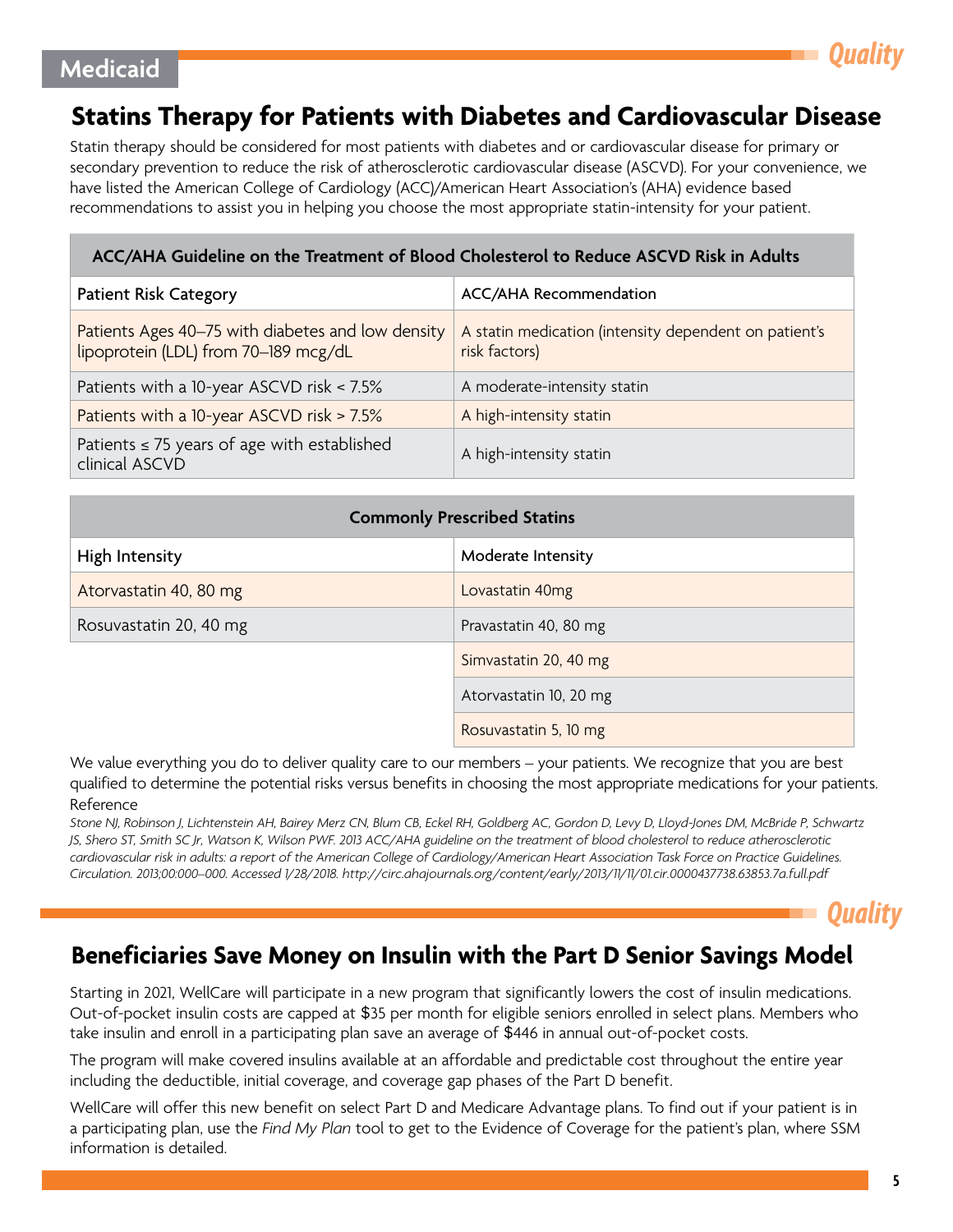# *Operational*

# <span id="page-5-0"></span>**Updating Provider Directory Information**

We rely on our provider network to advise us of demographic changes so we can keep our information current.

To ensure our members and Provider Relations staff have up-to-date provider information, please give us advance notice of changes you make to your office phone number, office address or panel status (open/closed). Thirty-day advance notice is recommended.

#### **New Phone Number, Office Address or Change in Panel Status:**

### **Medicaid**



Send a letter on your letterhead with the updated information to **[KY\\_ProviderCorrection@wellcare.com](mailto:KY_ProviderCorrection@wellcare.com).**  Please include contact information if we need to follow up with you.

### **Medicare**



**Call: 1-855-538-0454** 

Thank you for helping us maintain up-to-date directory information for your practice.



# **Electronic Funds Transfer (EFT) through PaySpan®**

Five reasons to sign up today for EFT:

- **You** control your banking information.
- **No** waiting in line at the bank.
- **No** lost, stolen, or stale-dated checks.
- Immediate availability of funds  $-$  no bank holds!
- **5** No interrupting your busy schedule to deposit a check.

Setup is easy and takes about five minutes to complete. Please visit **<https://www.payspanhealth.com/nps>** or call your Provider Relations representative or PaySpan at **1-877-331-7154** with any questions.

We will only deposit into your account, not take payments out.



# **Provider Formulary Updates**

#### **Medicaid:**

The WellCare Medicaid Preferred Drug List (PDL) has been updated. Visit **[www.wellcare.com/](www.wellcare.com/Kentucky/Providers/Medicaid/Pharmacy) [Kentucky/Providers/Medicaid/Pharmacy](www.wellcare.com/Kentucky/Providers/Medicaid/Pharmacy)** to view the current PDL and any pharmacy updates.

You can also refer to the Provider Manual available at **[www.wellcare.com/Kentucky/](www.wellcare.com/Kentucky/Providers/Medicaid)  [Providers/Medicaid](www.wellcare.com/Kentucky/Providers/Medicaid)** to view more information regarding WellCare's pharmacy Utilization Management (UM) policies and procedures.

### **Medicare:**

The Medicare Formulary has been updated. Find the most up-to-date complete formulary at **[www.wellcare.com/Kentucky/Providers/](www.wellcare.com/Kentucky/Providers/Medicare/Pharmacy)  [Medicare/Pharmacy](www.wellcare.com/Kentucky/Providers/Medicare/Pharmacy)**.

You can also refer to the Provider Manual available at **[www.wellcare.com/Kentucky/](www.wellcare.com/Kentucky/Providers/Medicare)  [Providers/Medicare](www.wellcare.com/Kentucky/Providers/Medicare)** to view more information regarding WellCare's pharmacy UM policies and procedures.